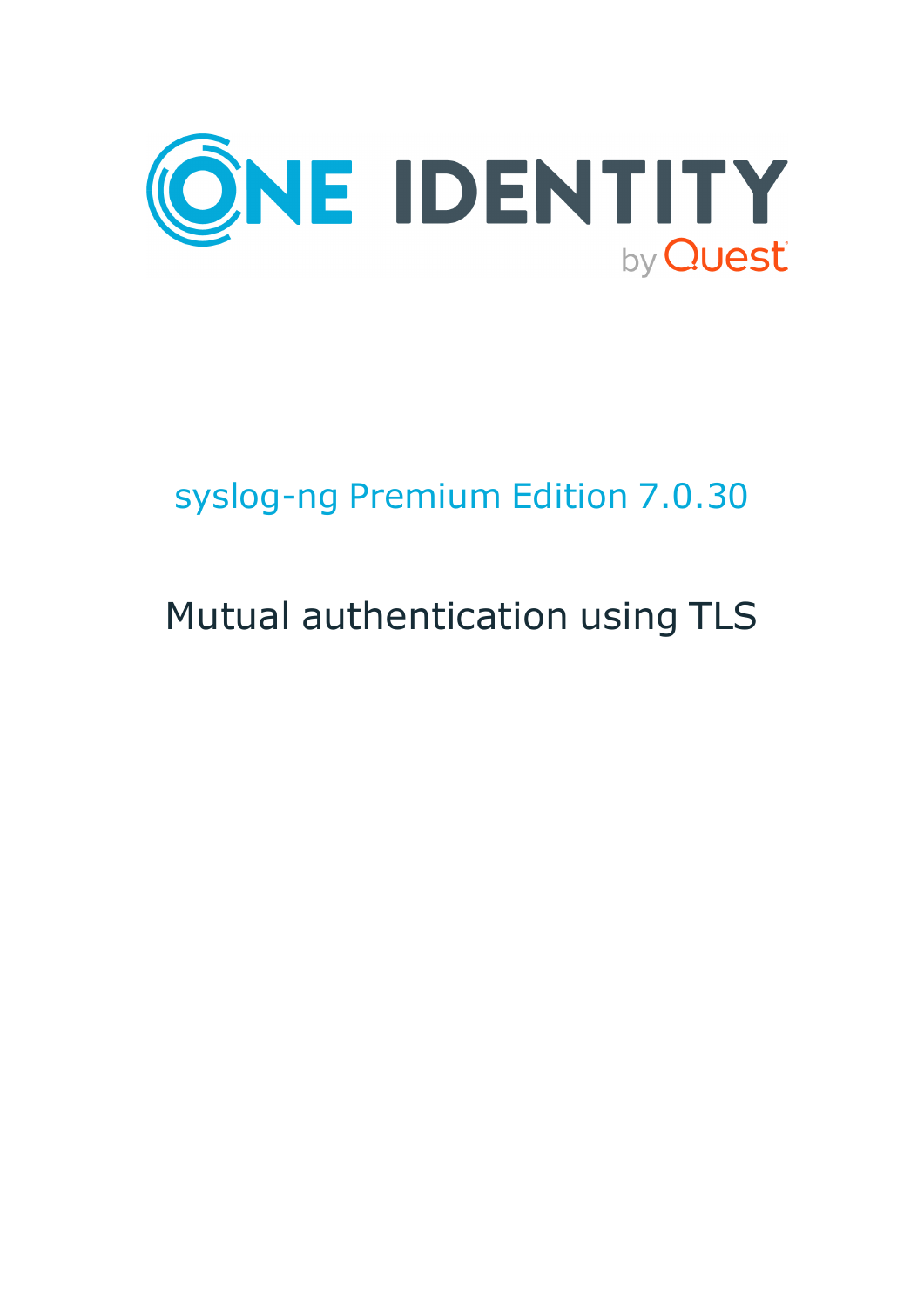#### **Copyright 2022 One Identity LLC.**

#### **ALL RIGHTS RESERVED.**

This guide contains proprietary information protected by copyright. The software described in this guide is furnished under a software license or nondisclosure agreement. This software may be used or copied only in accordance with the terms of the applicable agreement. No part of this guide may be reproduced or transmitted in any form or by any means, electronic or mechanical, including photocopying and recording for any purpose other than the purchaser's personal use without the written permission of One Identity LLC .

The information in this document is provided in connection with One Identity products. No license, express or implied, by estoppel or otherwise, to any intellectual property right is granted by this document or in connection with the sale of One Identity LLC products. EXCEPT AS SET FORTH IN THE TERMS AND CONDITIONS AS SPECIFIED IN THE LICENSE AGREEMENT FOR THIS PRODUCT, ONE IDENTITY ASSUMES NO LIABILITY WHATSOEVER AND DISCLAIMS ANY EXPRESS, IMPLIED OR STATUTORY WARRANTY RELATING TO ITS PRODUCTS INCLUDING, BUT NOT LIMITED TO, THE IMPLIED WARRANTY OF MERCHANTABILITY, FITNESS FOR A PARTICULAR PURPOSE, OR NON-INFRINGEMENT. IN NO EVENT SHALL ONE IDENTITY BE LIABLE FOR ANY DIRECT, INDIRECT, CONSEQUENTIAL, PUNITIVE, SPECIAL OR INCIDENTAL DAMAGES (INCLUDING, WITHOUT LIMITATION, DAMAGES FOR LOSS OF PROFITS, BUSINESS INTERRUPTION OR LOSS OF INFORMATION) ARISING OUT OF THE USE OR INABILITY TO USE THIS DOCUMENT, EVEN IF ONE IDENTITY HAS BEEN ADVISED OF THE POSSIBILITY OF SUCH DAMAGES. One Identity makes no representations or warranties with respect to the accuracy or completeness of the contents of this document and reserves the right to make changes to specifications and product descriptions at any time without notice. One Identity does not make any commitment to update the information contained in this document.

If you have any questions regarding your potential use of this material, contact:

One Identity LLC. Attn: LEGAL Dept 4 Polaris Way Aliso Viejo, CA 92656

Refer to our Web site [\(http://www.OneIdentity.com](http://www.oneidentity.com/)) for regional and international office information.

#### **Patents**

One Identity is proud of our advanced technology. Patents and pending patents may apply to this product. For the most current information about applicable patents for this product, please visit our website at [http://www.OneIdentity.com/legal/patents.aspx.](http://www.oneidentity.com/legal/patents.aspx)

#### **Trademarks**

One Identity and the One Identity logo are trademarks and registered trademarks of One Identity LLC. in the U.S.A. and other countries. For a complete list of One Identity trademarks, please visit our website at [www.OneIdentity.com/legal](http://www.oneidentity.com/legal). All other trademarks are the property of their respective owners.

#### **Legend**

**WARNING: A WARNING icon highlights a potential risk of bodily injury or property** œ **damage, for which industry-standard safety precautions are advised. This icon is often associated with electrical hazards related to hardware.**

**CAUTION: A CAUTION icon indicates potential damage to hardware or loss of data if instructions are not followed.**

syslog-ng PE Mutual authentication using TLS Updated - 11 May 2022, 14:23 Version - 7.0.30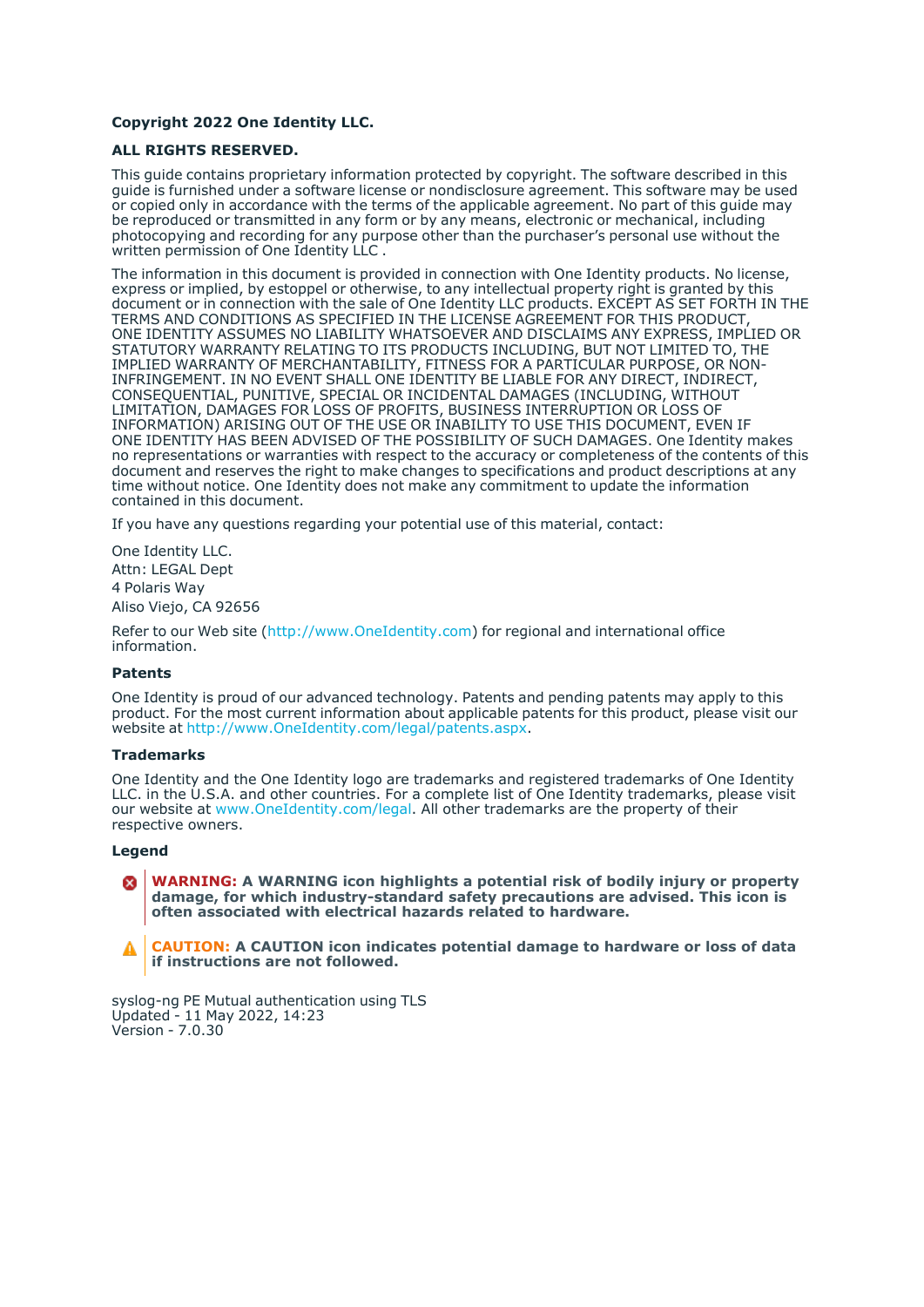## **Contents**

| Testing what you have done manufactured and the state of the 14 |    |
|-----------------------------------------------------------------|----|
|                                                                 |    |
|                                                                 | 16 |
|                                                                 | 17 |
| Technical support resources <b>manufactures</b> 18              |    |

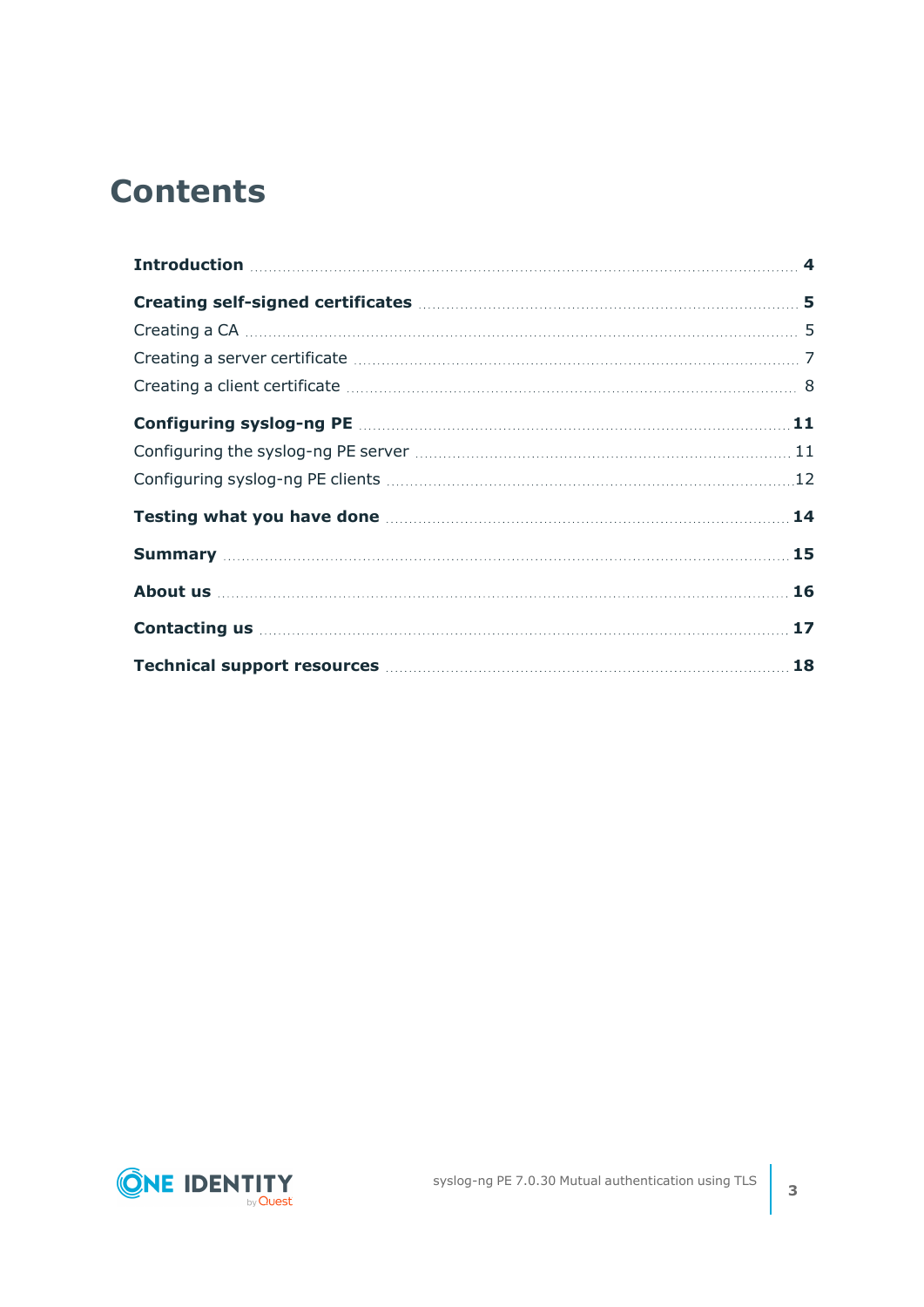## **Introduction**

<span id="page-3-0"></span>Collecting log messages is an essential part of managing, maintaining, and troubleshooting IT systems. Since your log messages can contain all kinds of sensitive information, you should make sure that they are kept safe. The easiest way to protect the log messages as they are transferred from your clients to your logserver is to authenticate and encrypt the connection between the client and the server.

This tutorial shows you step-by-step how to create the certificates required to authenticate your server and your clients, and how to configure syslog-ng Premium Edition (syslog-ng PE) to send your log messages in an encrypted connection. Installing syslog-ng PE is not covered, for details, see "Installing syslog-ng PE" in the [Administration](https://support.oneidentity.com/technical-documents/syslog-ng-premium-edition/7.0.30/administration-guide/) Guide.

The tutorial is organized as follows:

- <sup>l</sup> Creating self-signed [certificates](#page-4-0) describes how to create the required certificates to encrypt and authenticate the connection between your logserver and your clients. Actually, you can use this part of the tutorial even if you do not use syslog-ng PE, as it is independent from the logging application you use.
- [Configuring](#page-10-0) syslog-ng PE describes how to configure syslog-ng PE on your clients and your logserver.
- [Testing](#page-13-0) what you have done gives you tips on how to test your configuration to make sure it is really working.

NOTE: Some of the command line examples in this tutorial are quite long. You might need to scroll the example to read the whole example.



**4**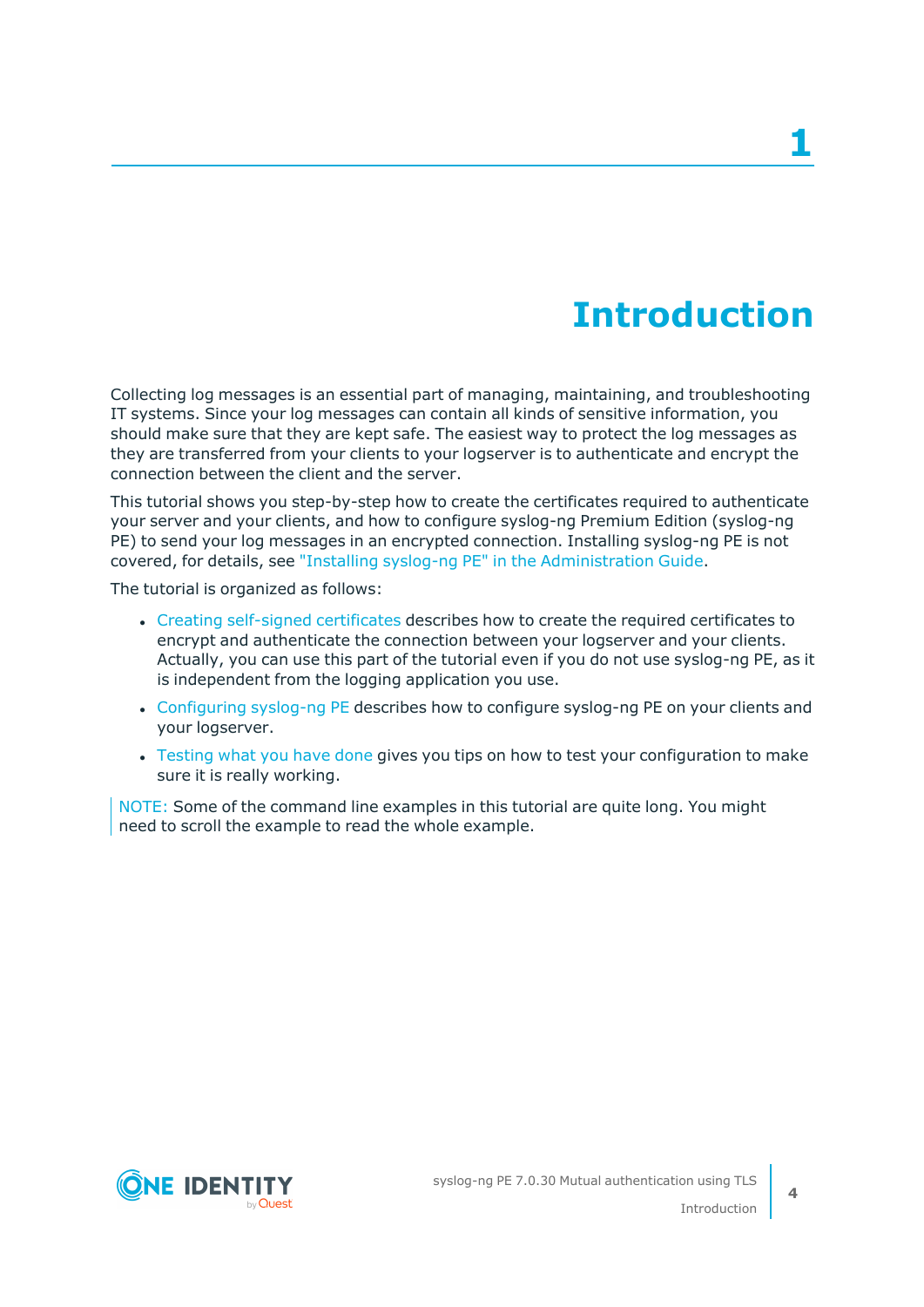## <span id="page-4-0"></span>**Creating self-signed certificates**

TLS-encryption uses certificates to authenticate the server, and in case of mutual authentication, the client as well. The following sections show you how to create the required certificates.

To use mutual authentication in syslog-ng PE, certificates are required. There are several commercial certificate authorities (CAs) who can help you, but the process costs both money and time (waiting until the submitted certificate is signed). This guide demonstrates how to create your very own Certificate Authority (CA) for creating self-signed certificates. It does not cover all the details, for example, changing expiration dates, only the minimally required steps to be able to use mutual authentication in syslog-ng PE.

There are handy tools, such as CA.pl, which can make certificate creation and signing easier, but they are not available on all platforms, even if it is part of the OpenSSL software suite. On the other hand, the OpenSSL command line tool is available on all Linux distributions and BSD variants, so this tool will be used in the guide.

### <span id="page-4-1"></span>**Creating a CA**

This section describes how to create a CA.

NOTE: Some of the command line examples in this section are quite long. You might need to scroll the example to read the whole example.

### *To create a CA*

1. Create an empty directory and navigate into that directory:

```
mkdir CA
```
cd CA

2. Create a few directories and give starting values to some support files:

mkdir certs crl newcerts private

echo "01" > serial

cp /dev/null index.txt

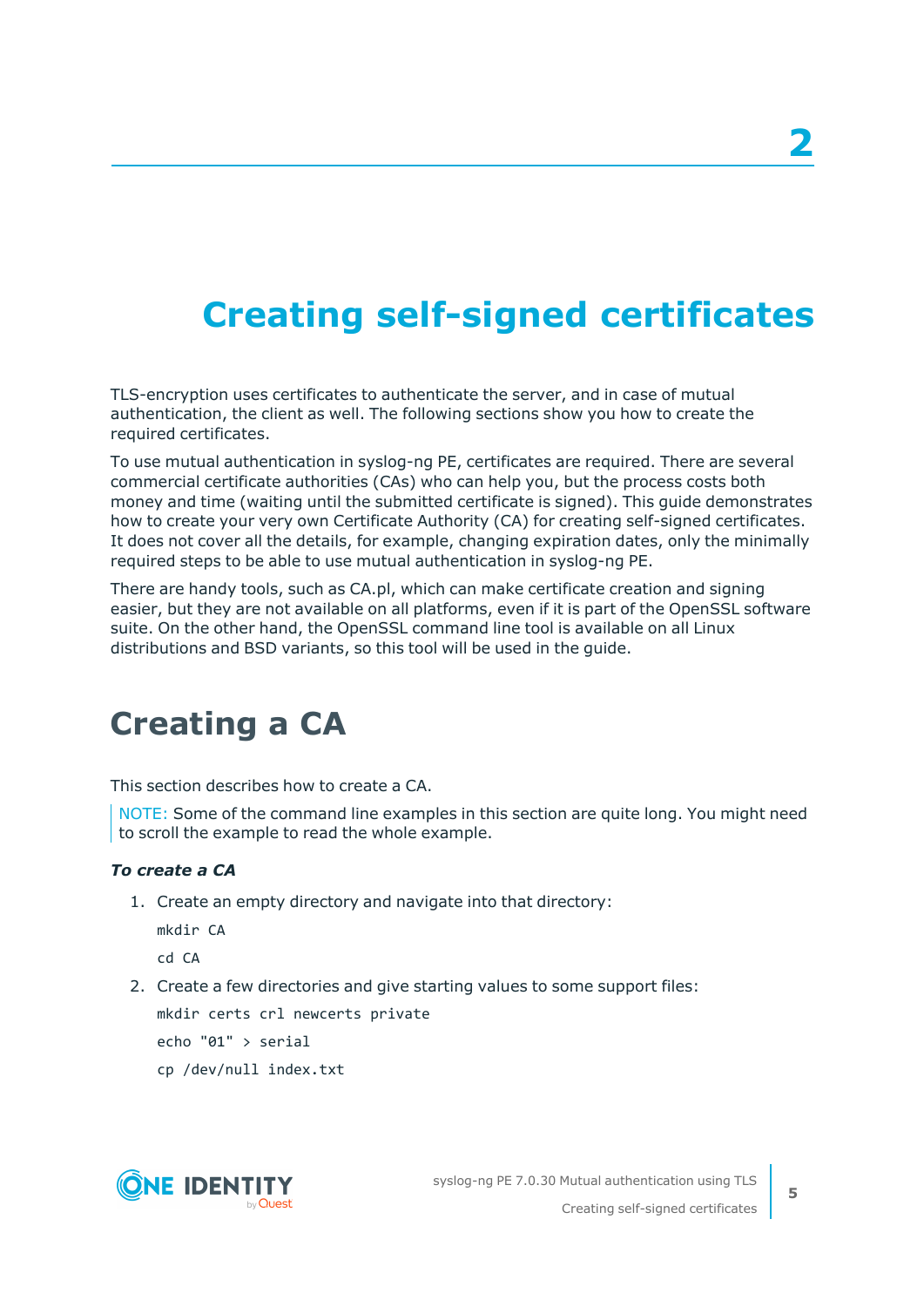3. Copy openssl.conf to the current directory. Depending on your distributions, the source directory might be different, so check the list of files in the OpenSSL package before copying:

cp /etc/ssl/openssl.cnf openssl.cnf

4. Edit openssl.conf in the current directory:

vi openssl.cnf

5. Search for the following part and replace ./DemoCA with a single dot:

```
[ CA_default ]
dir = ./demoCA # Where everything is kept
certs = $dir/certs # Where the issued certs are kept
```
Change it to:

```
[ CA default ]
dir = . \qquad \qquad # Where everything is kept
certs = $dir/certs # Where the issued certs are kept
```
6. As a last step, generate the certificate for the CA:

openssl req -new -x509 -keyout private/cakey.pem -newkey rsa:4096 -out cacert.pem -days 365 -config openssl.cnf

NOTE: By including and customizing the -newkey rsa:<key size> element in your command line, you can set the key size that is compliant with your organization policy.

The following will be displayed. Answer the questions as in the example:

```
Generating a 1024 bit RSA private key
.++++++
......................++++++
writing new private key to 'private/cakey.pem'
Enter PEM pass phrase:
Verifying - Enter PEM pass phrase:
-----
You are about to be asked to enter information that will be incorporated
into your certificate request.
What you are about to enter is what is called a Distinguished Name or a
DN.
There are quite a few fields but you can leave some blank
For some fields there will be a default value,
If you enter '.', the field will be left blank.
-----
Country Name (2 letter code) [AU]:HU
State or Province Name (full name) [Some-State]:Budapest
```
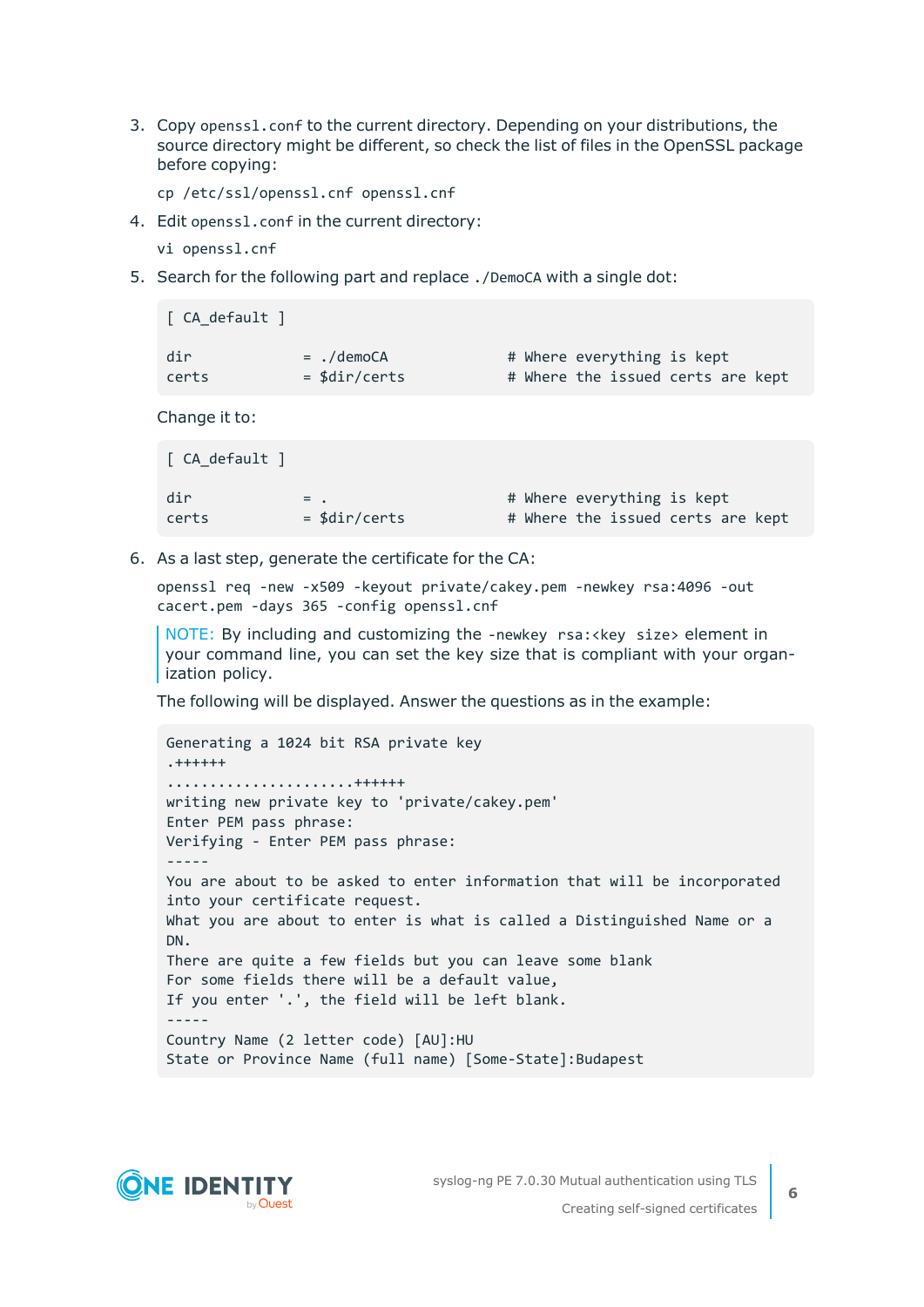```
Locality Name (eg, city) []:Budapest
Organization Name (eg, company) [Internet Widgits Pty Ltd]:Mycompany
Organizational Unit Name (eg, section) []:.
Common Name (e.g. server FQDN or YOUR name) []:Example
Email Address []:example@mycompany.com
```
### <span id="page-6-0"></span>**Creating a server certificate**

This section describes how to create a server certificate.

NOTE: Some of the command line examples in this section are quite long. You might need to scroll the example to read the whole example.

### *To create a server certificate*

1. The next step is to create and sign a certificate for your syslog-ng PE server. The common name should contain the FQDN or IP address of your server, and the email address should be left blank.

openssl req -nodes -new -x509 -keyout serverkey.pem -newkey rsa:4096 -out serverreq.pem -days 365 -config openssl.cnf

NOTE: By including and customizing the -newkey rsa:<key size> element in your command line, you can set the key size that is compliant with your organization policy.

2. The following will be displayed. Answer the questions as in the example:

```
Generating a 1024 bit RSA private key
........................................++++++
.++++++
writing new private key to 'serverkey.pem'
-----
You are about to be asked to enter information that will be incorporated
into your certificate request.
What you are about to enter is what is called a Distinguished Name or a
DN.
There are quite a few fields but you can leave some blank
For some fields there will be a default value,
If you enter '.', the field will be left blank.
-----
Country Name (2 letter code) [AU]:HU
State or Province Name (full name) [Some-State]:Budapest
Locality Name (eg, city) []:Budapest
Organization Name (eg, company) [Internet Widgits Pty Ltd]:Mycompany
Organizational Unit Name (eg, section) []:.
Common Name (e.g. server FQDN or YOUR name) []:172.16.177.147
```
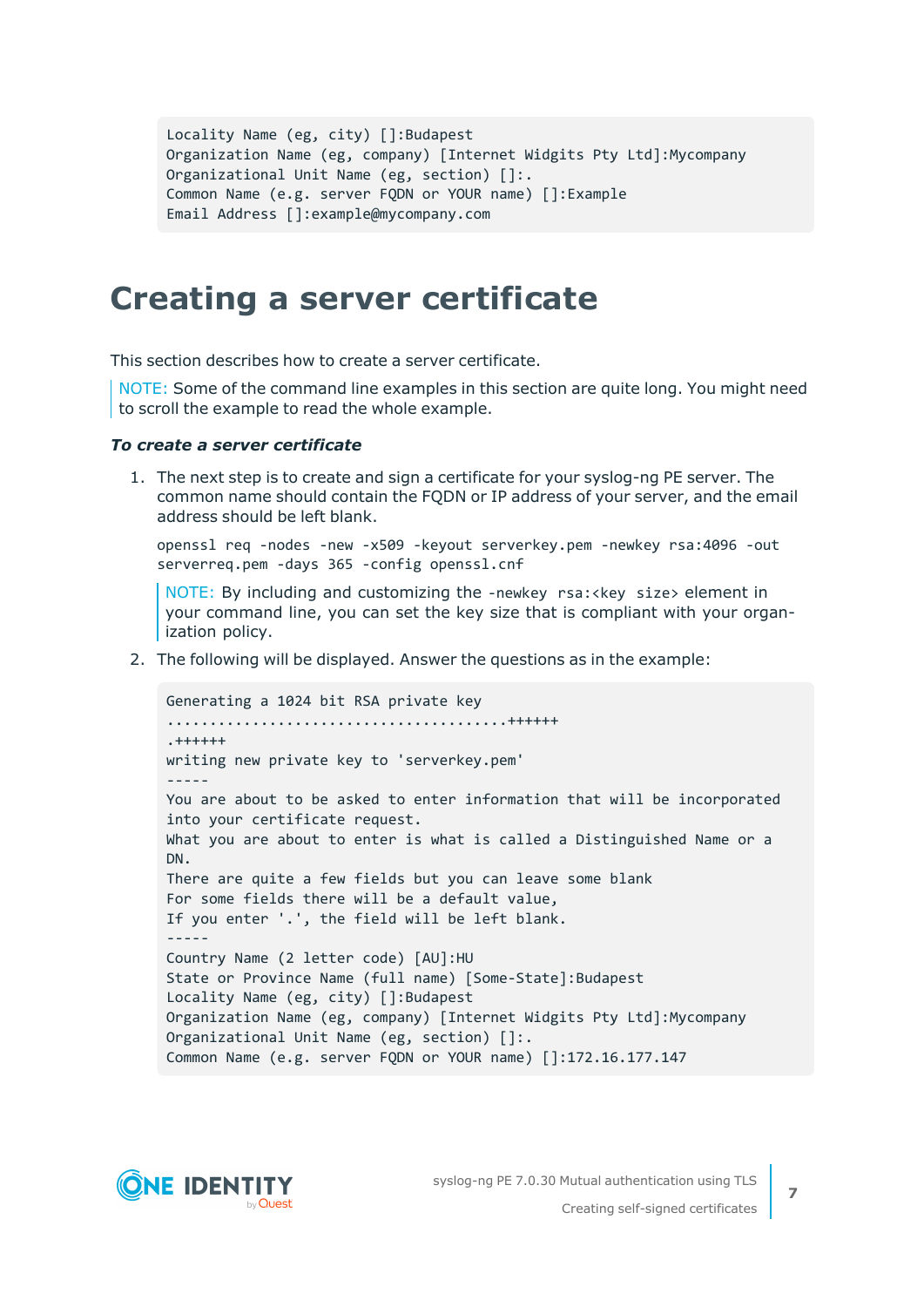```
Email Address []:
example@linux-modi:~/CA> openssl x509 -x509toreq -in serverreq.pem -
signkey serverkey.pem -out tmp.pem
Getting request Private Key
Generating certificate request
example@linux-modi:~/CA> openssl ca -config openssl.cnf -policy policy_
anything -out servercert.pem -infiles tmp.pem
Using configuration from openssl.cnf
Enter pass phrase for ./private/cakey.pem:
Check that the request matches the signature
Signature ok
Certificate Details:
       Serial Number: 1 (0x1)
       Validity
           Not Before: Jun 25 10:27:39 2014 GMT
           Not After : Jun 25 10:27:39 2015 GMT
       Subject:
           countrvName = HUstateOrProvinceName = Budapest
           localityName = Budapest
           organizationName = Mycompany
           commonName = 172.16.177.147
       X509v3 extensions:
           X509v3 Basic Constraints:
               CA:FALSE
           Netscape Comment:
               OpenSSL Generated Certificate
           X509v3 Subject Key Identifier:
55:4E:B1:47:33:CF:0C:83:5F:29:64:9B:E9:99:77:DF:0E:72:52:76
           X509v3 Authority Key Identifier:
keyid:D1:FF:ED:B4:0B:66:E6:45:EE:70:4F:DC:6C:C5:34:48:42:38:E9:38
Certificate is to be certified until Jun 25 10:27:39 2015 GMT (365 days)
Sign the certificate? [y/n]:y
1 out of 1 certificate requests certified, commit? [y/n]y
Write out database with 1 new entries
   Data Base Updated
```
3. Enter the following:

rm tmp.pem

### <span id="page-7-0"></span>**Creating a client certificate**

This section describes how to create a client certificate.

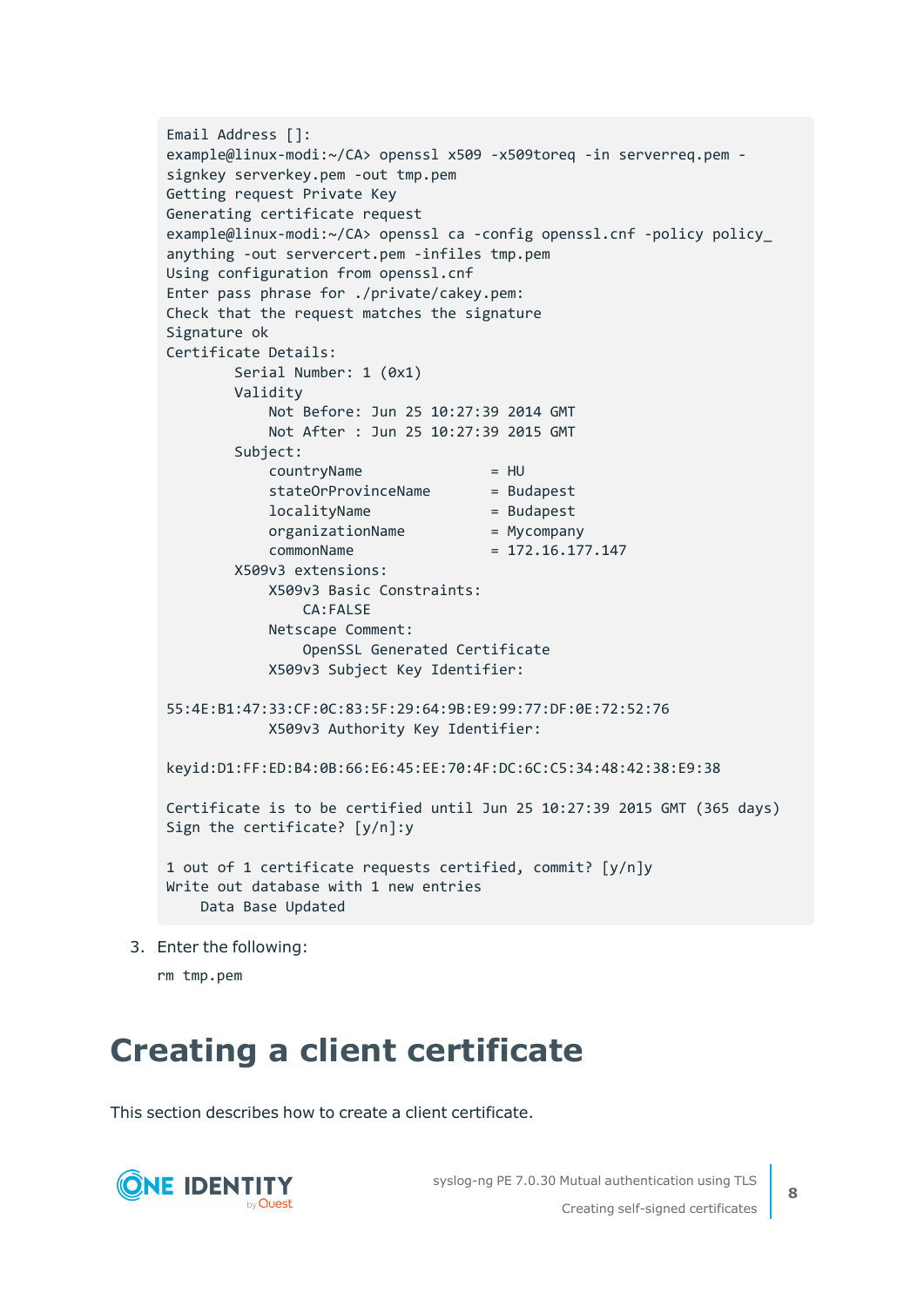NOTE: Some of the command line examples in this section are quite long. You might need to scroll the example to read the whole example.

### *To create a client certificate*

1. The steps for the client(s) are very similar, only the file names and the embedded common name (host identifier: FQDN or IP address) are different. If you have multiple clients, make sure that each has the right host identifier.

openssl req -nodes -new -x509 -keyout clientkey.pem -newkey rsa:4096 -out clientreq.pem -days 365 -config openssl.cnf

NOTE: By including and customizing the -newkey rsa:<key size> element in your command line, you can set the key size that is compliant with your organization policy.

2. The following will be displayed. Answer the questions as in the example:

```
Generating a 1024 bit RSA private key
..........................................................................
.......++++++
...............................++++++
writing new private key to 'clientkey.pem'
-----
You are about to be asked to enter information that will be incorporated
into your certificate request.
What you are about to enter is what is called a Distinguished Name or a
DN.
There are quite a few fields but you can leave some blank
For some fields there will be a default value,
If you enter '.', the field will be left blank.
-----
Country Name (2 letter code) [AU]:HU
State or Province Name (full name) [Some-State]:Budapest
Locality Name (eg, city) []:Budapest
Organization Name (eg, company) [Internet Widgits Pty Ltd]:Mycompany
Organizational Unit Name (eg, section) []:.
Common Name (e.g. server FQDN or YOUR name) []:172.16.177.129
Email Address []:
example@linux-modi:~/CA> openssl x509 -x509toreq -in clientreq.pem -
signkey clientkey.pem -out tmp.pem
Getting request Private Key
Generating certificate request
example@linux-modi:~/CA> openssl ca -config openssl.cnf -policy policy_
anything -out clientcert.pem -infiles tmp.pem
Using configuration from openssl.cnf
Enter pass phrase for ./private/cakey.pem:
Check that the request matches the signature
```
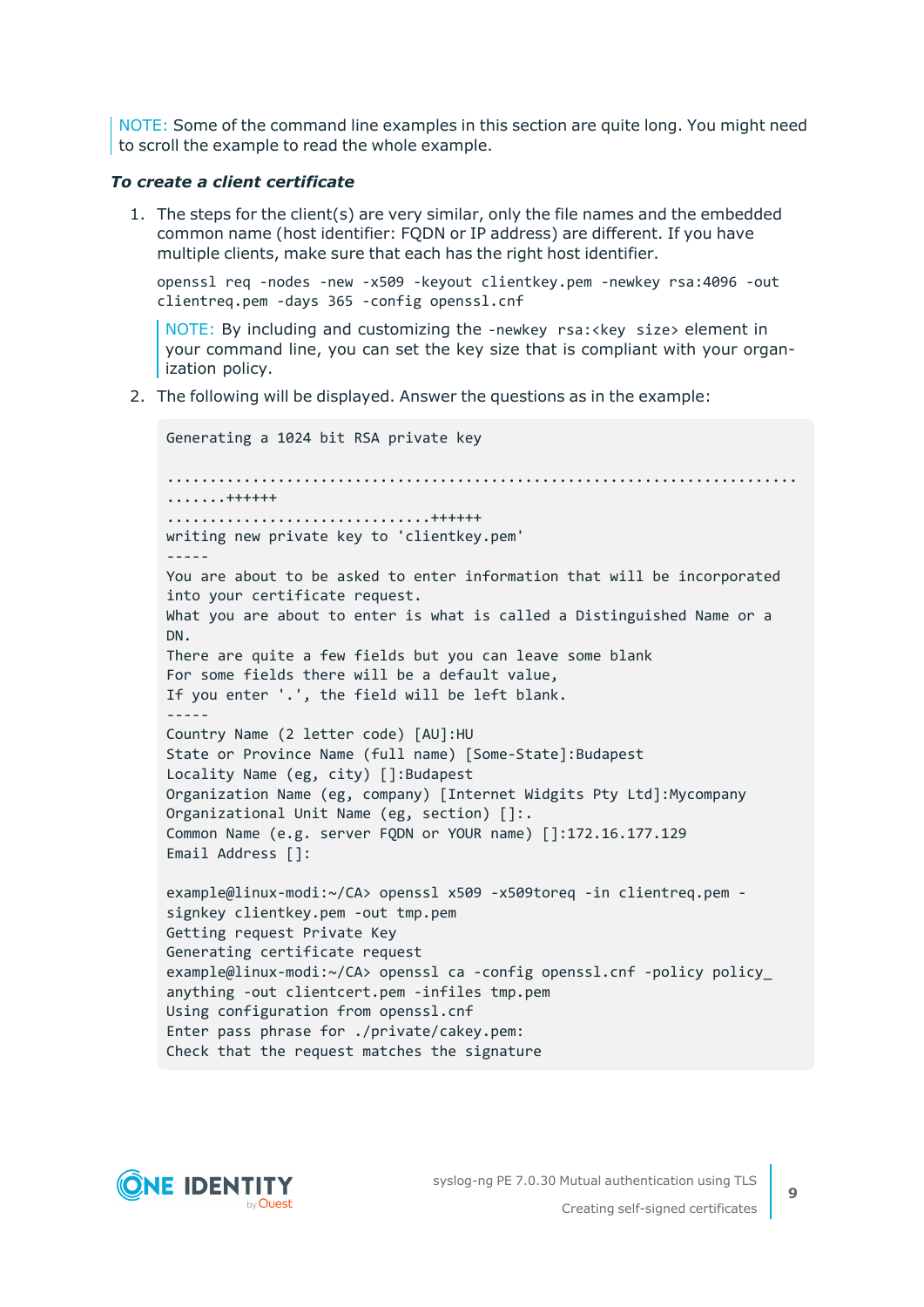```
Signature ok
Certificate Details:
       Serial Number: 2 (0x2)
       Validity
           Not Before: Jun 25 10:28:49 2014 GMT
           Not After : Jun 25 10:28:49 2015 GMT
       Subject:
           countryName = HU
           stateOrProvinceName = Budapest
           localityName = Budapest
           organizationName = Mycompany
           commonName = 172.16.177.129X509v3 extensions:
           X509v3 Basic Constraints:
               CA:FALSE
           Netscape Comment:
               OpenSSL Generated Certificate
           X509v3 Subject Key Identifier:
91:D9:99:95:F2:0D:22:BF:72:95:56:9A:C0:DF:A3:07:5C:E2:3F:63
           X509v3 Authority Key Identifier:
keyid:D1:FF:ED:B4:0B:66:E6:45:EE:70:4F:DC:6C:C5:34:48:42:38:E9:38
Certificate is to be certified until Jun 25 10:28:49 2015 GMT (365 days)
Sign the certificate? [y/n]:y
1 out of 1 certificate requests certified, commit? [y/n]y
Write out database with 1 new entries
Data Base Updated
```
3. Enter the following:

rm tmp.pem

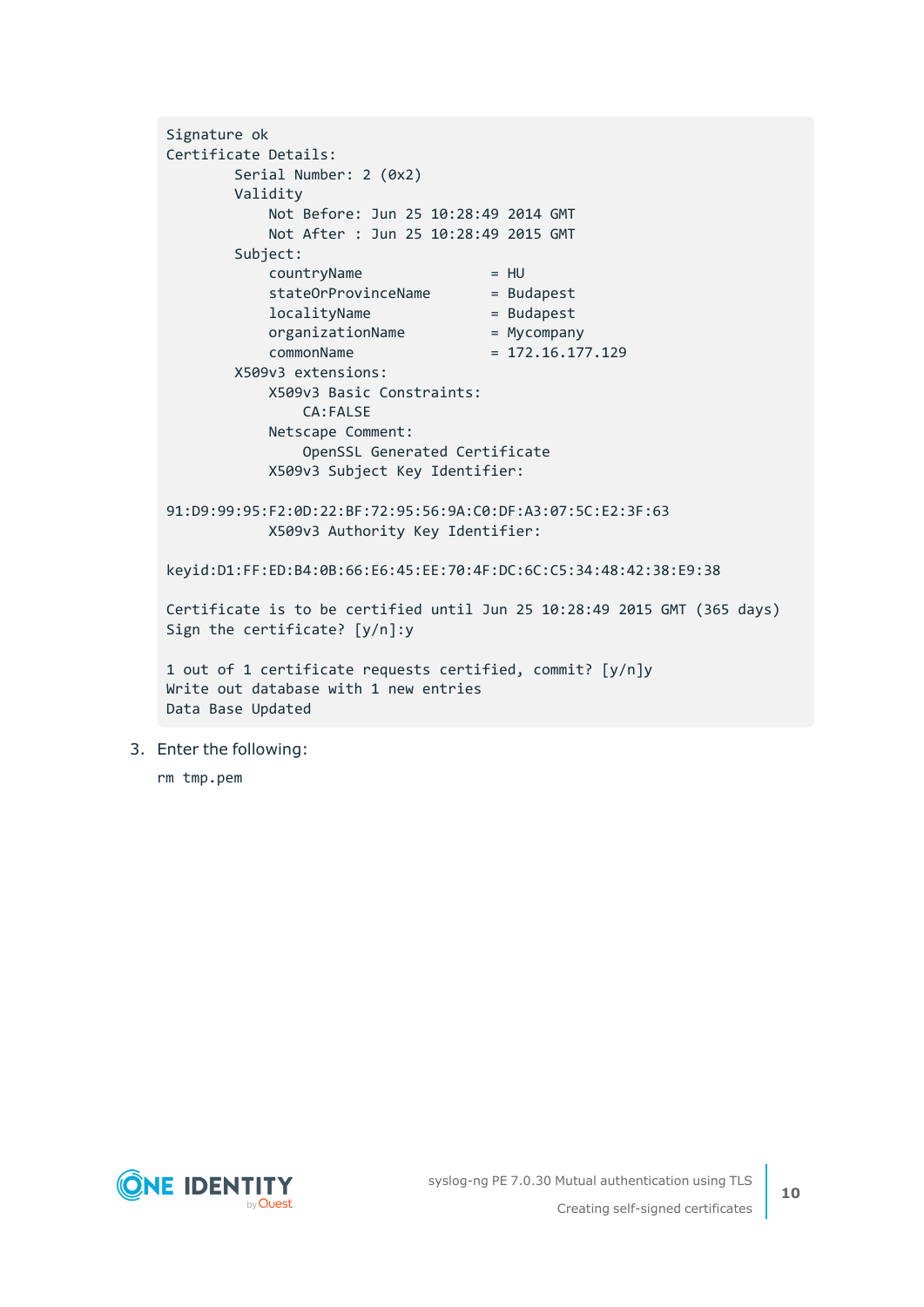## **Configuring syslog-ng PE**

<span id="page-10-0"></span>Once you are ready with generating CA, server and client certificates, copy them to the respective machines and configure syslog-ng PE to use them. In theory, the CA and other certificates could be placed anywhere in the file system. In practice, server applications, such as syslog-ng PE are often protected by AppArmor, SELinux or other mechanisms, therefore it is recommended to create sub-directories where the syslog-ng.conf resides. This way syslog-ng PE can read them without modifying the related access rules.

### <span id="page-10-1"></span>**Configuring the syslog-ng PE server**

In the following example syslog-ng.conf is under /usr/local/etc/syslog-ng, but it could be /opt/syslog-ng/etc/, /etc/syslog-ng/ or any other directory in your system, so adopt the configuration example accordingly.

### *To configure the syslog-ng PE server*

1. As a first step, create two new directories under the syslog-ng PE configuration directory:

mkdir cert.d ca.d

2. Copy serverkey.pem and servercert.pem to cert.d. Copy cacert.pem to ca.d and issue the following command on the certificate:

openssl x509 -noout -hash -in cacert.pem

The result is a hash (for example, 6d2962a8), a series of alphanumeric characters based on the Distinguished Name of the certificate.

3. Issue the following command to create a symbolic link to the certificate that uses the hash returned by the previous command and the .0 suffix.

ln -s cacert.pem 6d2962a8.0

4. Adopt the following configuration example to your syslog-ng.conf by changing the IP and port parameters and directories to your local environment. In the log statement replace "d\_local" with an actual log destination name in your configuration (for



**11**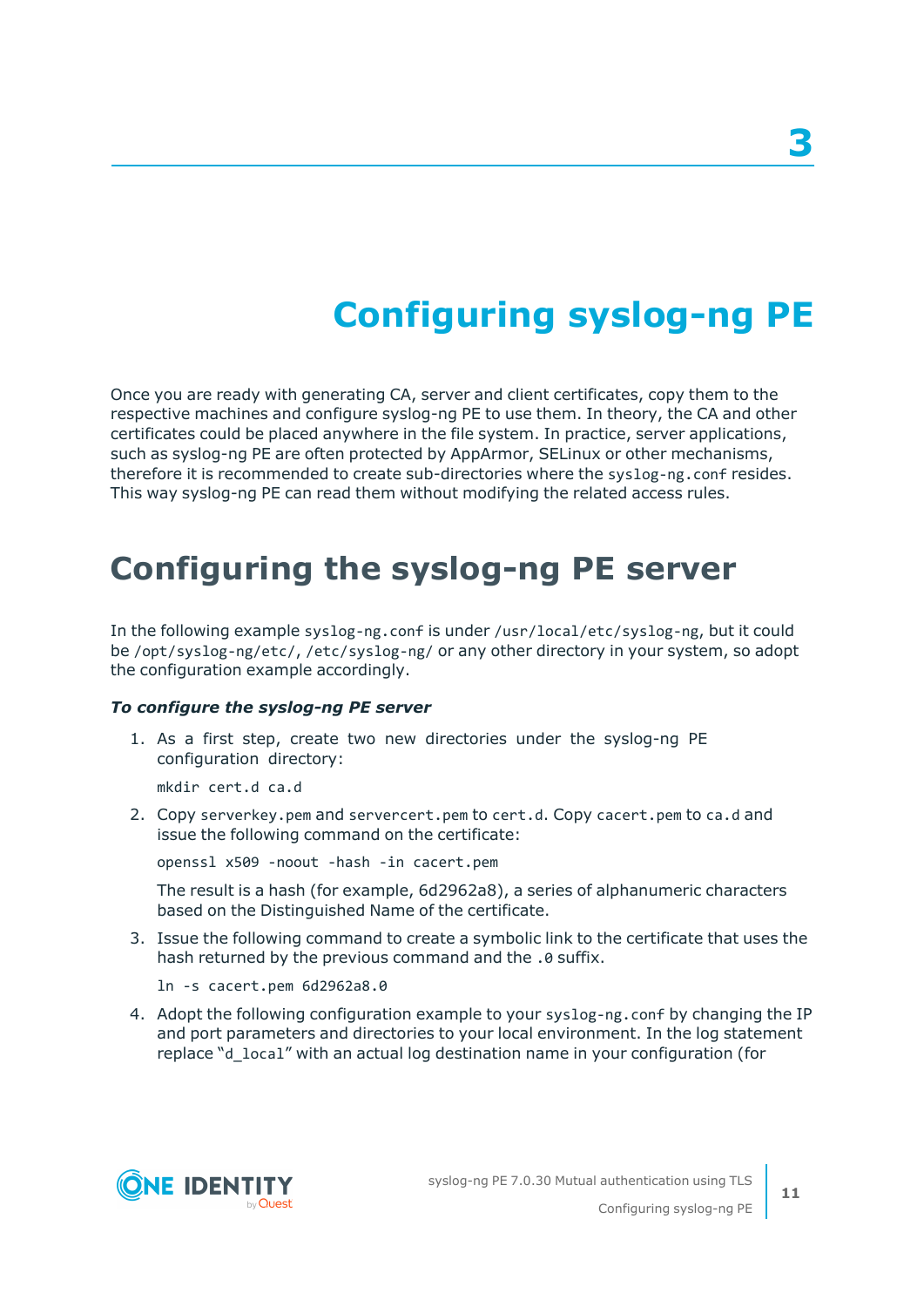example, the one that refers to /var/log/messages).

```
source demo tls source {
      network(
             ip(0.0.0.0)
             port(6514)
             transport("tls")
             tls(
                   key_file("/usr/local/etc/syslog-
ng/cert.d/serverkey.pem")
                   cert file("/usr/local/etc/syslog-
ng/cert.d/servercert.pem")
                   ca_dir("/usr/local/etc/syslog-ng/ca.d")
             )
      );
};
log {
      source(demo_tls_source);
      destination(d local);
};
```
<span id="page-11-0"></span>5. Finally, restart syslog-ng PE for the configuration changes to take effect.

### **Configuring syslog-ng PE clients**

Configuring the client side is similar to the server, the difference is in the configuration part. In the following example syslog-ng.conf is under /etc/syslog-ng, but it could be /opt/syslog-ng/etc/, /usr/local/etc/syslog-ng/ or any other directory on your system, so adopt the configuration example accordingly.

### *To configure syslog-ng PE clients*

1. As a first step, create two new directories under the syslog-ng PE configuration directory:

mkdir cert.d ca.d

2. Copy clientkey.pem and clientcert.pem to cert.d. Copy cacert.pem to ca.d and issue the following command on the certificate:

openssl x509 -noout -hash -in cacert.pem

The result is a hash (for example, 6d2962a8), a series of alphanumeric characters based on the Distinguished Name of the certificate.

3. Issue the following command to create a symbolic link to the certificate that uses the hash returned by the previous command and the .0 suffix.

ln -s cacert.pem 6d2962a8.0

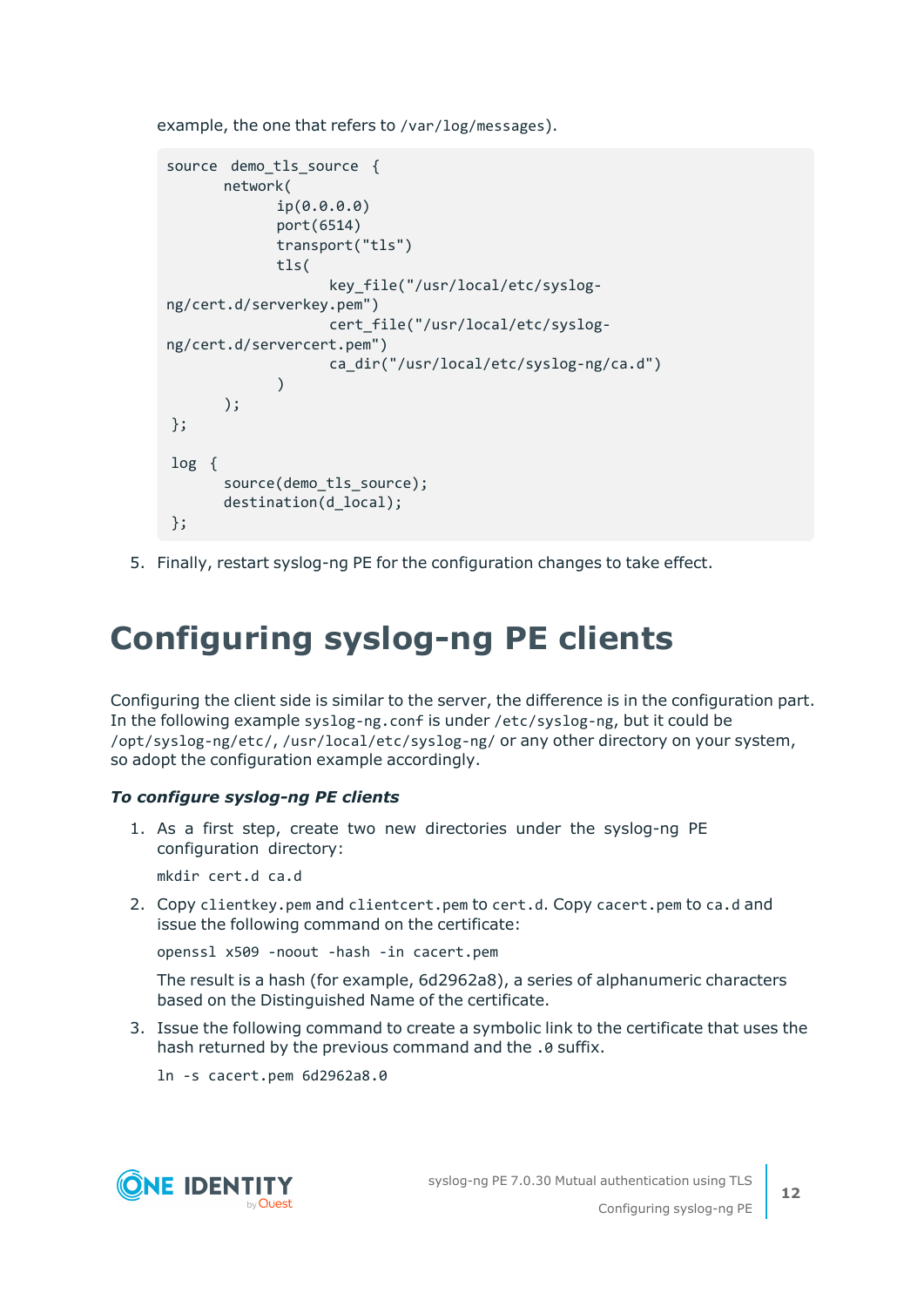4. Adopt the following configuration example to your syslog-ng.conf by changing the IP and port parameters and directories to your local environment. In the log statement replace "src" with an actual log source name in your configuration.

```
destination demo_tls_destination {
    network("172.16.177.147"
        port(6514)
        transport("tls")
        tls(
            ca_dir("/etc/syslog-ng/ca.d")
            key_file("/etc/syslog-ng/cert.d/clientkey.pem")
            cert_file("/etc/syslog-ng/cert.d/clientcert.pem")
        )
    );
};
log { source(src); destination(demo_tls_destination); };
```
5. Finally, restart syslog-ng PE for the configuration changes to take effect.

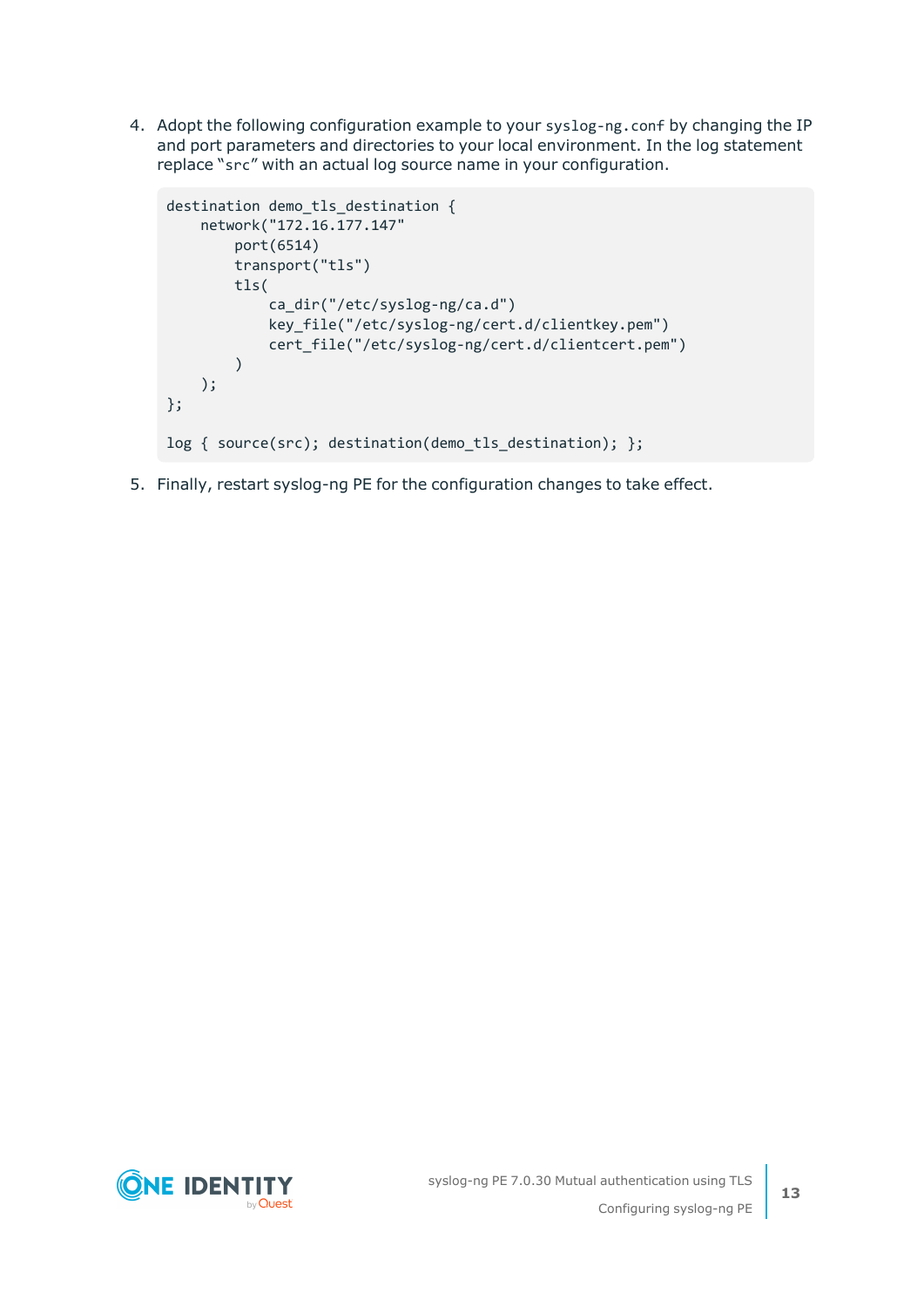## **Testing what you have done**

<span id="page-13-0"></span>After configuring syslog-ng PE, test if everything works as expected.

### *To test the configuration*

1. On the client side, enter the following command:

logger "This is a test message"

2. On the server side, tail the file, where logs from the network are arriving. You should see something similar in case of the above test message:

```
tail -f /var/log/messages | grep test
```
Jun 26 19:12:06 172.16.177.129 root: This is a test message

If you cannot see it, check the log file, where the internal messages of syslog-ng are stored, both on the server and the client side. The most common causes of the problem are the following:

- There is no trace of connection at all (internal logs show connection attempts), there is a network / firewall problem, or incorrectly configured destination or listening IP.
- With new certificates an incorrectly configured clock can already cause problems. Check if all of your systems have the same time / time zone.
- Make sure, that the Common Name is set to the correct FODN or IP address. If you use FQDN, make sure, that your DNS server works correctly.
- Do not include an email address in the client and server certificates.
- For more information about TLS-related error messages, see "Error [messages"](https://support.oneidentity.com/technical-documents/syslog-ng-premium-edition/7.0.30/administration-guide/troubleshooting-syslog-ng/error-messages/) in the [Administration](https://support.oneidentity.com/technical-documents/syslog-ng-premium-edition/7.0.30/administration-guide/troubleshooting-syslog-ng/error-messages/) Guide.

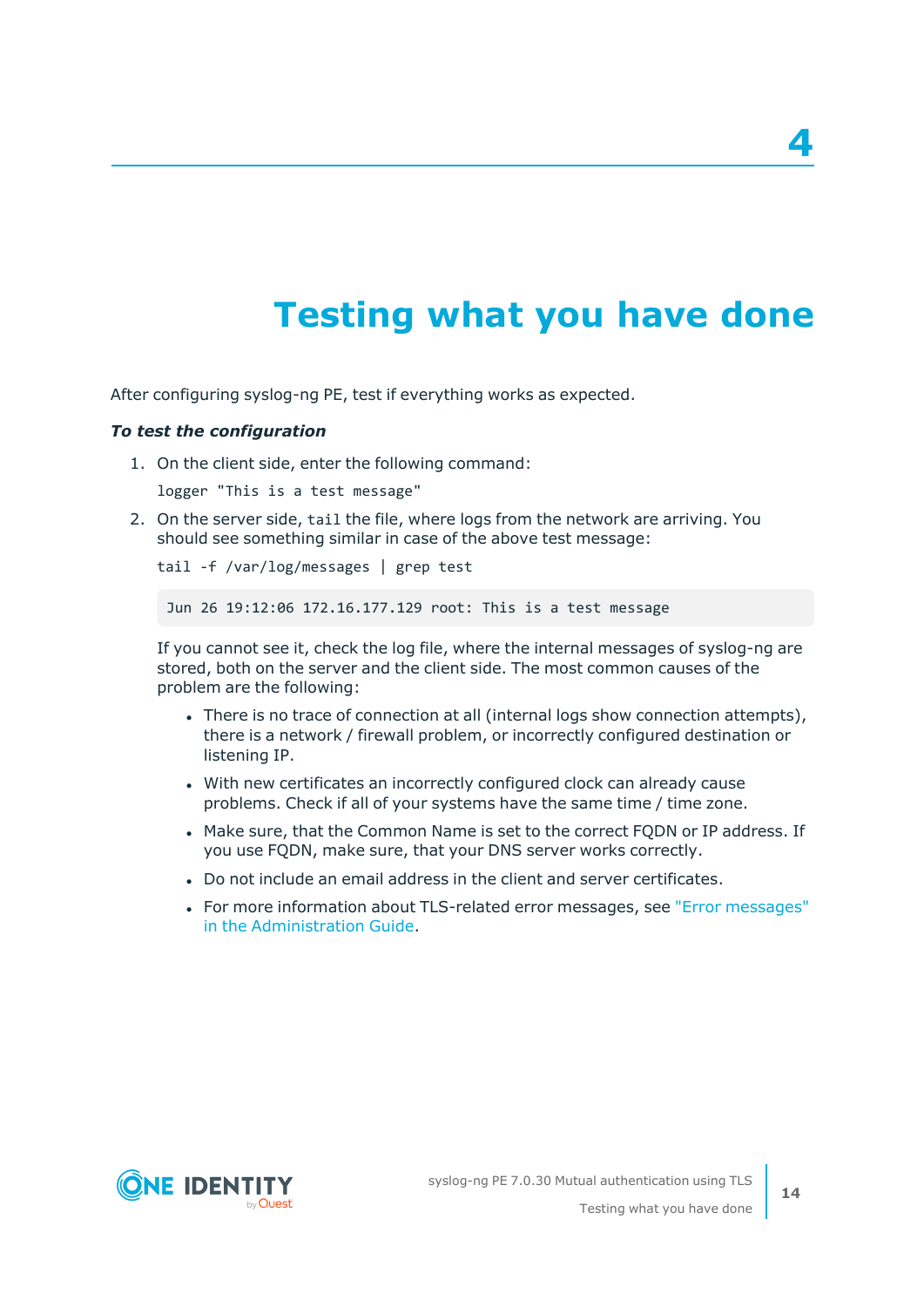## **Summary**

<span id="page-14-0"></span>This tutorial has shown you how to encrypt and authenticate the connection between your clients and your logserver.

- If you have run into problems, or need help, leave a comment, or post your problem on the [syslog-ng](https://lists.balabit.hu/mailman/listinfo/syslog-ng) mailing list.
- If you would like to know more about [syslog-ng](http://syslog-ng.com/) PE, visit the syslog-ng project page.

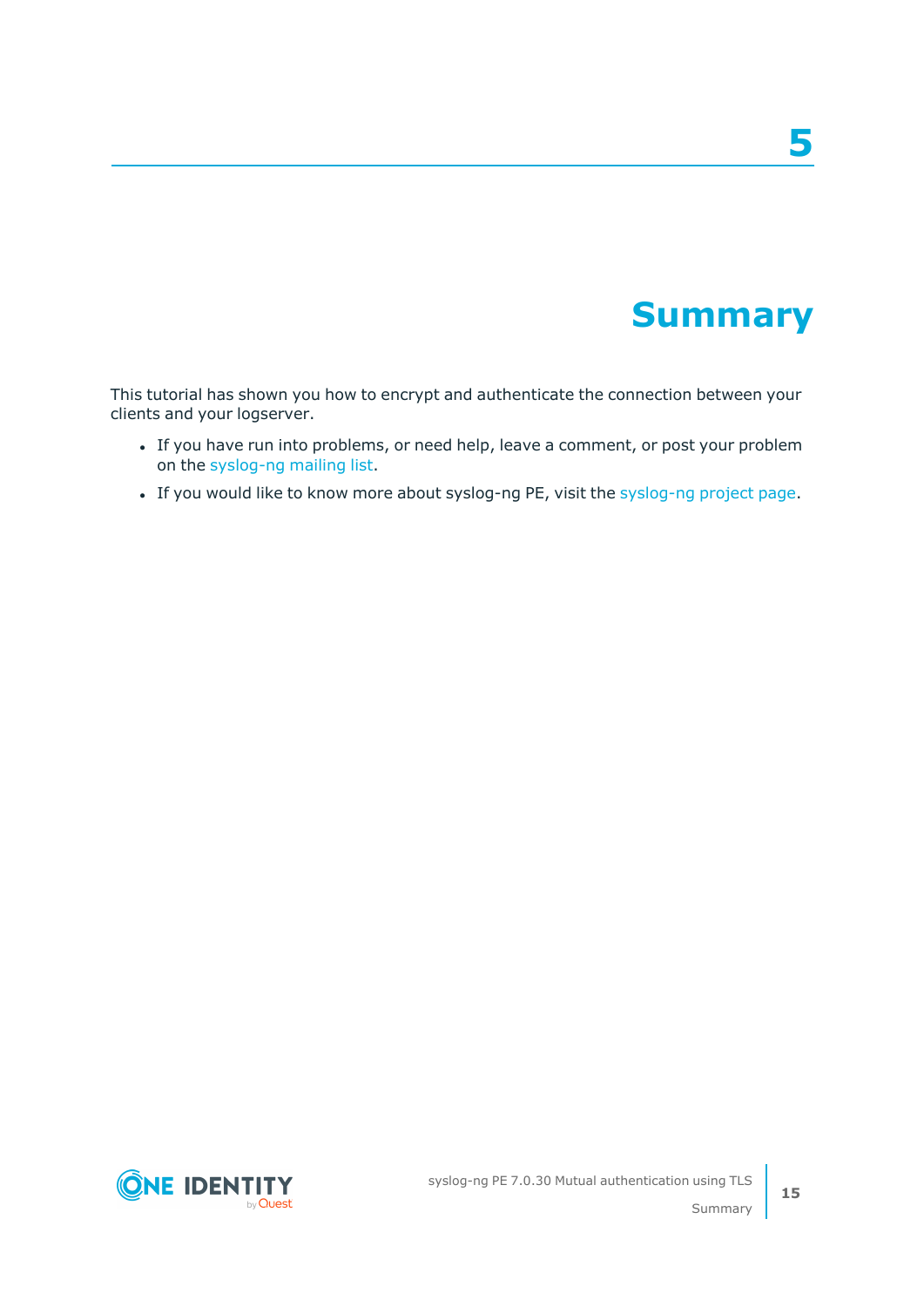<span id="page-15-0"></span>One Identity solutions eliminate the complexities and time-consuming processes often required to govern identities, manage privileged accounts and control access. Our solutions enhance business agility while addressing your IAM challenges with on-premises, cloud and hybrid environments.

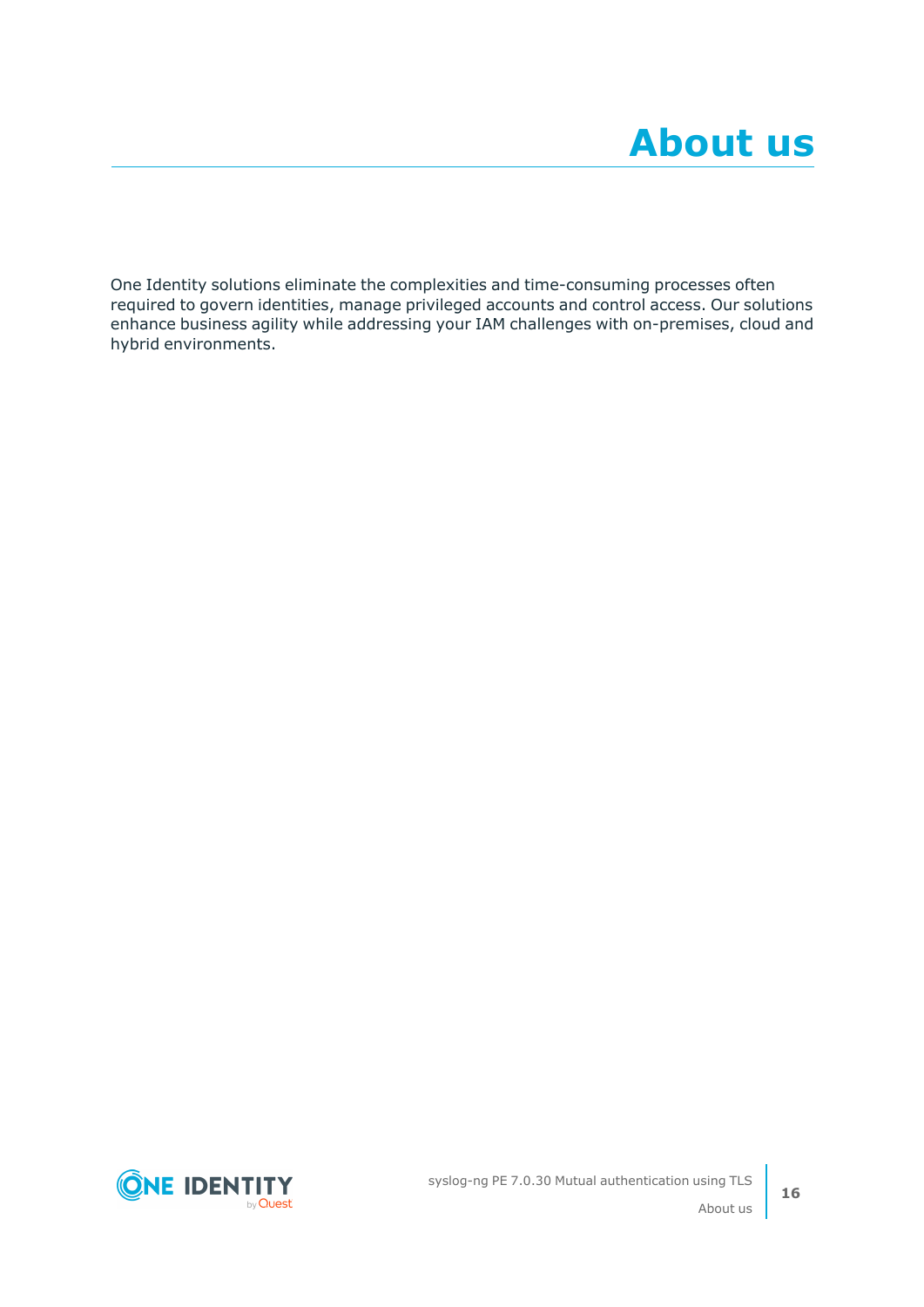## **Contacting us**

<span id="page-16-0"></span>For sales and other inquiries, such as licensing, support, and renewals, visit [https://www.oneidentity.com/company/contact-us.aspx.](https://www.oneidentity.com/company/contact-us.aspx)

**ONE IDENTITY** by **Quest**